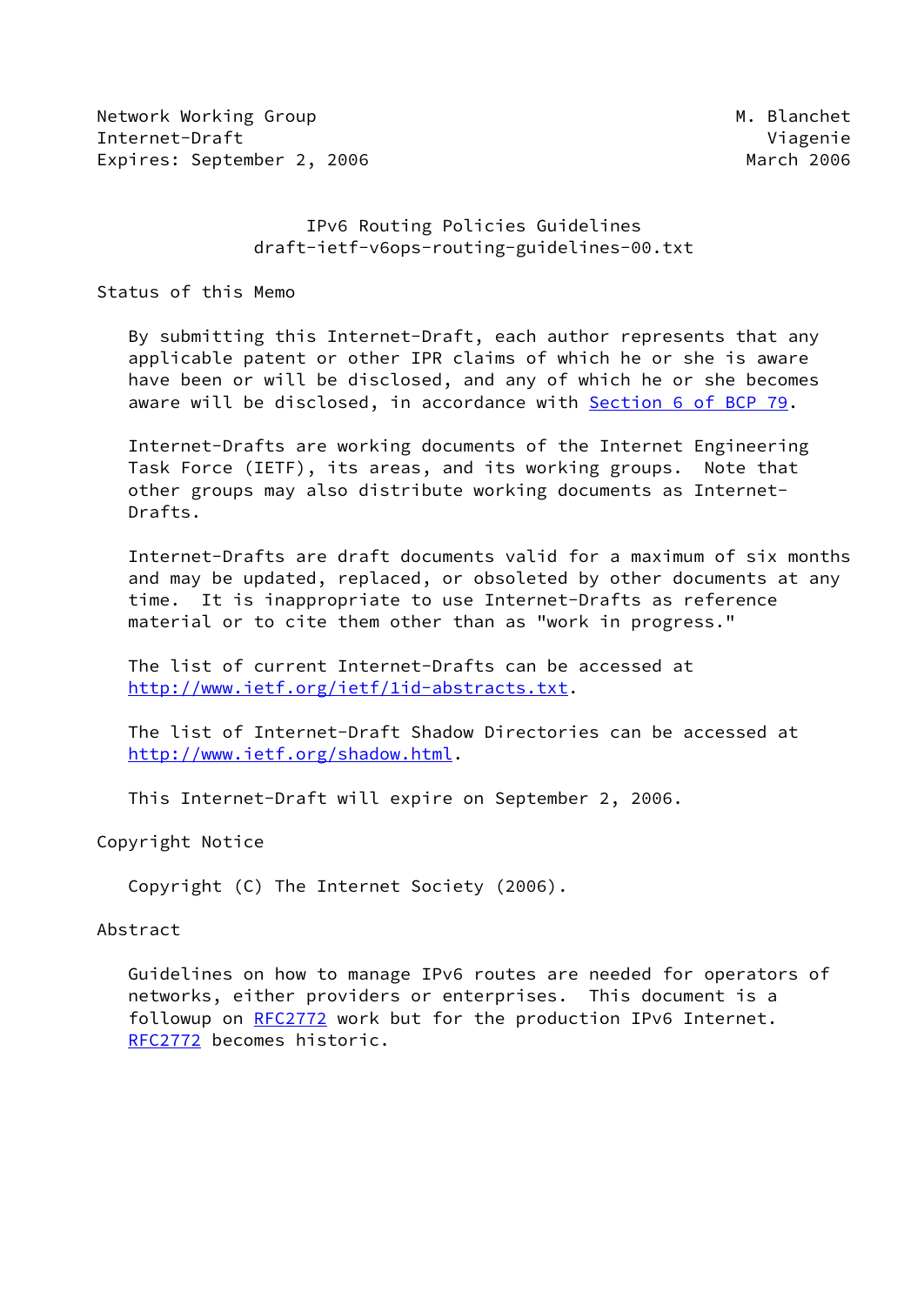| Internet-Draft<br>IPv6 Routing Policies Guidelines<br>March 2006                         |  |  |  |  |  |
|------------------------------------------------------------------------------------------|--|--|--|--|--|
| Table of Contents                                                                        |  |  |  |  |  |
| 1.                                                                                       |  |  |  |  |  |
| 2.                                                                                       |  |  |  |  |  |
| <u>2.1</u> .                                                                             |  |  |  |  |  |
| 2.2.                                                                                     |  |  |  |  |  |
| 2.3.                                                                                     |  |  |  |  |  |
| 2.4.                                                                                     |  |  |  |  |  |
| Global Unicast $\ldots \ldots \ldots \ldots \ldots \ldots \ldots \frac{3}{2}$<br>2.5.    |  |  |  |  |  |
| Documentation Prefix $\ldots$ 4<br>2.5.1.                                                |  |  |  |  |  |
| $2.5.2.$ 6to4                                                                            |  |  |  |  |  |
|                                                                                          |  |  |  |  |  |
| 2.5.4.                                                                                   |  |  |  |  |  |
| 2.6.                                                                                     |  |  |  |  |  |
| 2.7.                                                                                     |  |  |  |  |  |
| Unknown addresses $\ldots \ldots \ldots \ldots \ldots \ldots \ldots \frac{5}{2}$<br>2.8. |  |  |  |  |  |
| Implementing routing policies 5<br>3.                                                    |  |  |  |  |  |
| $\overline{4}$ .                                                                         |  |  |  |  |  |
| $\overline{5}$ .                                                                         |  |  |  |  |  |
| References<br>6.                                                                         |  |  |  |  |  |
| 6.1.                                                                                     |  |  |  |  |  |
| Informative References 6<br>6.2.                                                         |  |  |  |  |  |
| Author's Address                                                                         |  |  |  |  |  |

Intellectual Property and Copyright Statements . . . . . . . . . <u>[8](#page-7-0)</u>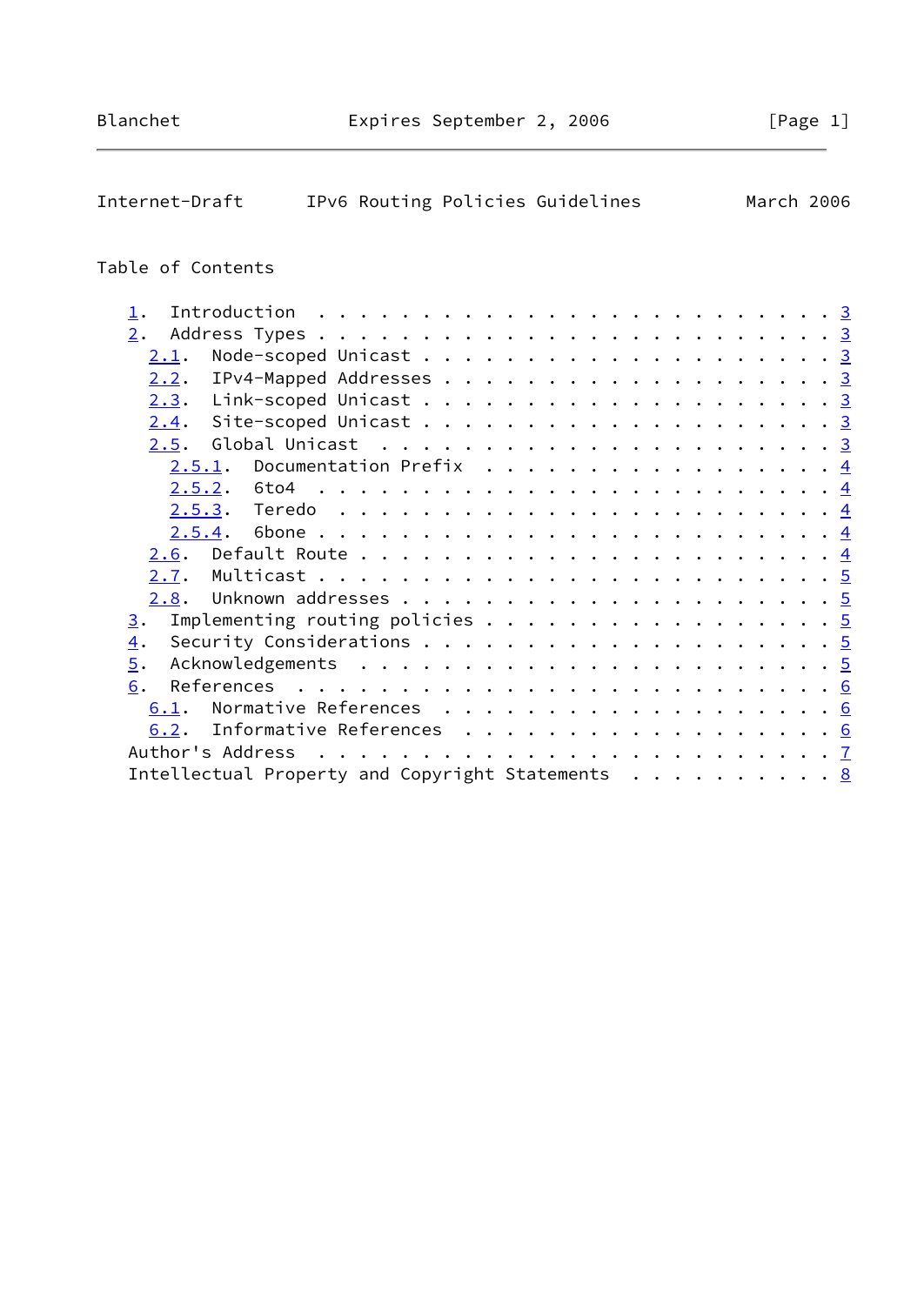Blanchet **Expires September 2, 2006** [Page 2]

<span id="page-2-1"></span>Internet-Draft IPv6 Routing Policies Guidelines March 2006

### <span id="page-2-0"></span>[1](#page-2-0). Introduction

 To maintain stability, efficiency and scalability of the IPv6 Internet, guidelines for routing policies are needed for operators deploying IPv6 networks. Prior experience on IPv6 routing guidelines on the 6bone[RFC2772], practical deployment of the IPv6 internet and IPv6 specifications were used as input to this document.

 This document first describes the different types of addresses and then summarizes the suggested policies in RPSL.

 "Advertisement" in this document refers to the prefix advertisement, not the next-hop.

### <span id="page-2-2"></span>[2](#page-2-2). Address Types

<span id="page-2-3"></span>[2.1](#page-2-3). Node-scoped Unicast

 The node-scoped unicast addresses[RFC4291] such as the loopback  $(::1/128)$ , the unspecified  $(::1/128)$  must not be advertised in an IGP or EGP and should be filtered out when received.

## <span id="page-2-4"></span>[2.2](#page-2-4). IPv4-Mapped Addresses

 IPv4-mapped addresses (::FFFF:0:0/96)[\[RFC4291](https://datatracker.ietf.org/doc/pdf/rfc4291)] must not be advertised and should be filtered out.

### <span id="page-2-5"></span>[2.3](#page-2-5). Link-scoped Unicast

 The link-scoped unicast[RFC4291] routes (fe80::/10) must not be advertised in an IGP or EGP and should be filtered out when received.

### <span id="page-2-6"></span>[2.4](#page-2-6). Site-scoped Unicast

The site-scoped unicast routes, known as Unique-local[RFC4193],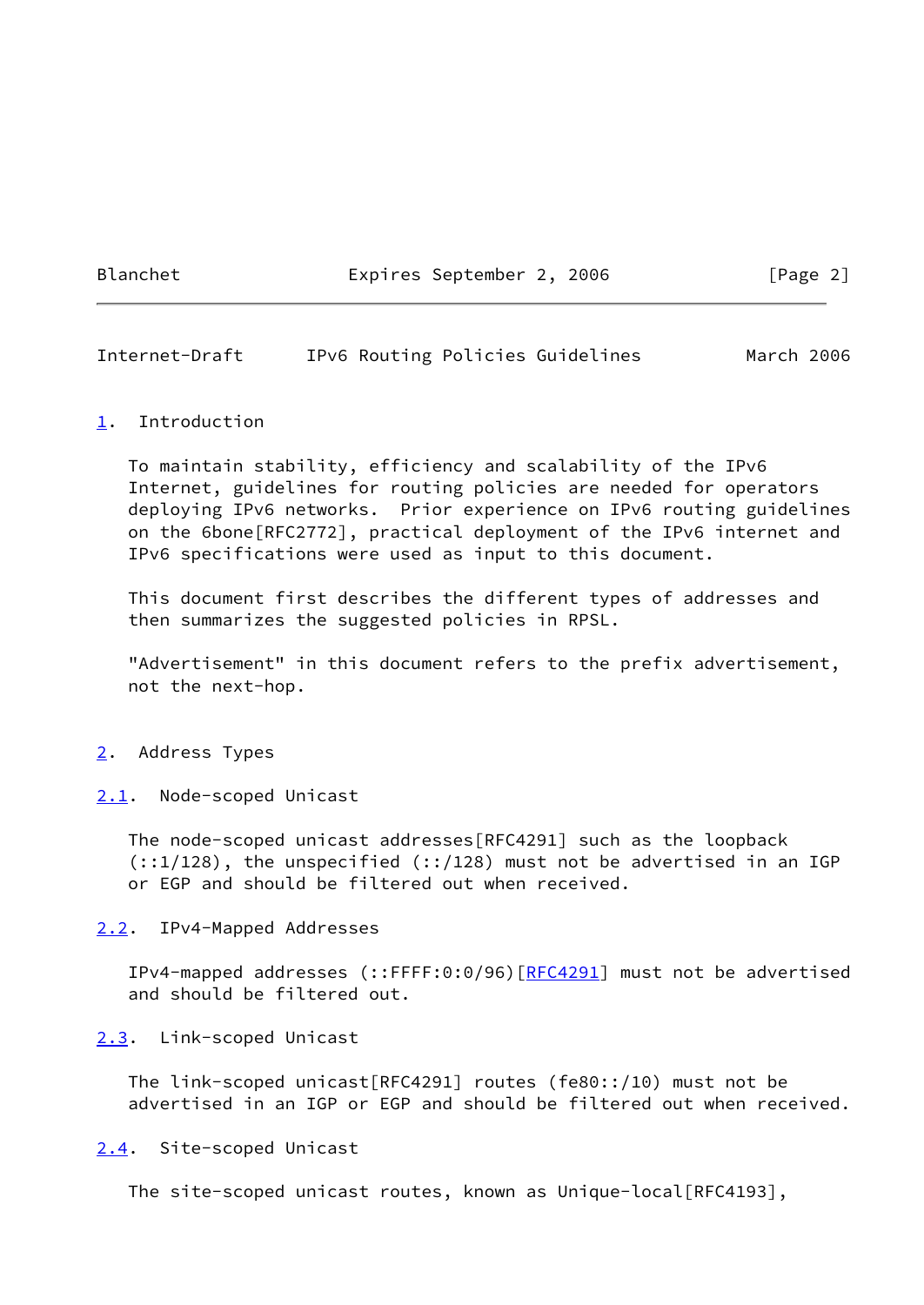(fc00::/7) may be advertised in an IGP. It must not be advertised in an EGP connected to the global Internet and should be filtered out when received. However, it may be advertised in an EGP between two networks sharing a private interconnect, but must not be advertised outside the scope of these networks. When advertised in an EGP, these routes should be of length /48.

#### <span id="page-3-0"></span>[2.5](#page-3-0). Global Unicast

The global unicast routes  $(2000::/3)$   $[REC4291]$  may be advertised in an IGP or EGP. A minimal EGP routing policy should filter out routes that exceed a maximum length. Determining the maximum length of a

| Blanchet | Expires September 2, 2006 |  | [Page 3] |  |
|----------|---------------------------|--|----------|--|
|          |                           |  |          |  |

<span id="page-3-2"></span>Internet-Draft IPv6 Routing Policies Guidelines March 2006

global Internet route is outside the scope of this document.

 A finer EGP routing policy may use only the allocated address space from IANA to registry as specified in <http://www.iana.org/assignments/ipv6-unicast-address-assignments>. This would result in better filtering since the non-allocated prefixes will be filtered out.

 An even finer EGP routing policy may use only the assigned address space from registries to providers as available in the registry databases. This would result in the best filtering since the non assigned prefixes will be filtered out. However, this requires the synchronization of the filters with the registry databases.

<span id="page-3-1"></span>[2.5.1](#page-3-1). Documentation Prefix

 The 2001:0db8::/32 prefix[RFC3849] is used for documentation purposes and must not be advertised in an IGP or EGP and should be filtered out when received.

<span id="page-3-3"></span>[2.5.2](#page-3-3). 6to4

 The 6to4[RFC4291] prefix (2002::/16) may be advertised in an IGP or EGP, when the site is running a 6to4 relay or offering a 6to4 transit service. However, the provider of this service should be aware of the implications of running such service[RFC3964], which includes some specific filtering rules for 6to4.

<span id="page-3-4"></span>[2.5.3](#page-3-4). Teredo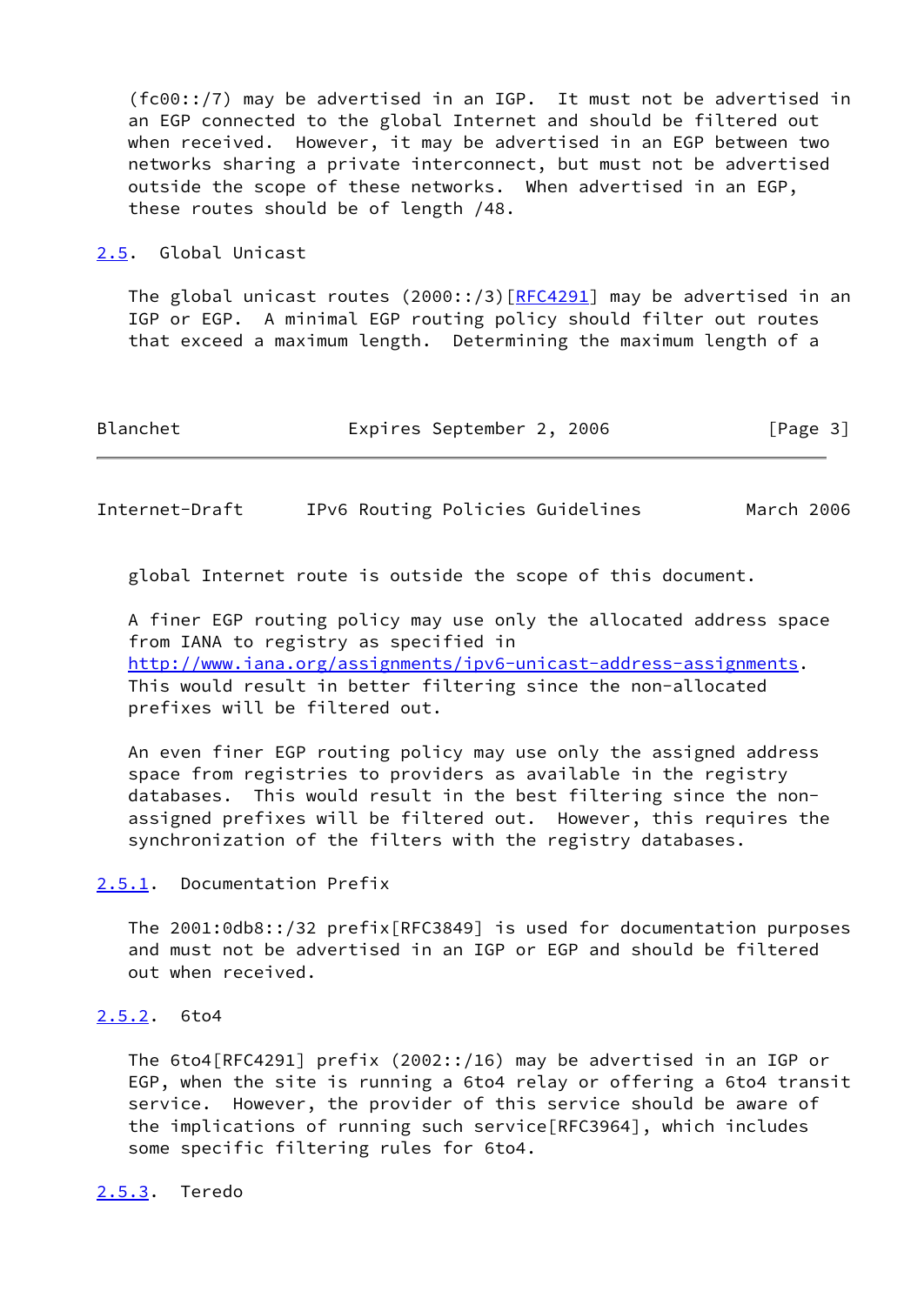The Teredo[RFC4380] prefix (2001::/32) may be advertised in an IGP or EGP, when the site is running a Teredo relay or offering a Teredo transit service.

## <span id="page-4-0"></span>[2.5.4](#page-4-0). 6bone

 The 6bone experimental network used some experimental allocations, such as 5f00::/8[RFC1897] and 3ffe::/16[RFC2471] that were later returned to IANA[RFC3701]. These prefixes should not be advertised in an EGP unless IANA reallocates them subsequently.

## <span id="page-4-1"></span>[2.6](#page-4-1). Default Route

 The default unicast route (::) may be advertised in an IGP. In an EGP, it may be only advertised to the downstream but must not be advertised in the core.

| Blanchet | Expires September 2, 2006 |  | [Page 4] |
|----------|---------------------------|--|----------|
|          |                           |  |          |

<span id="page-4-3"></span>Internet-Draft IPv6 Routing Policies Guidelines March 2006

## <span id="page-4-2"></span>[2.7](#page-4-2). Multicast

Multicast addresses (ff00::/8) $[REC4291]$  have a scope in the address field. In the multicast routing, the routes should be announced according to the scope, similar to unicast routes. Multicast routes must not appear in unicast routing tables.

## <span id="page-4-4"></span>[2.8](#page-4-4). Unknown addresses

 Any non listed address above must not be advertised and should be filtered out. Future work might reserve additional address space for protocol use which might require specific routing guidelines. The reader should refer to newer versions of the normative references in this document to verify the existence of newer protocol address space.

## <span id="page-4-5"></span>[3](#page-4-5). Implementing routing policies

 This document focuses on protocol addresses and their use in the networks. It does not discuss any allocation policies and their impact on the routing policies, such as /48 Micro-allocations for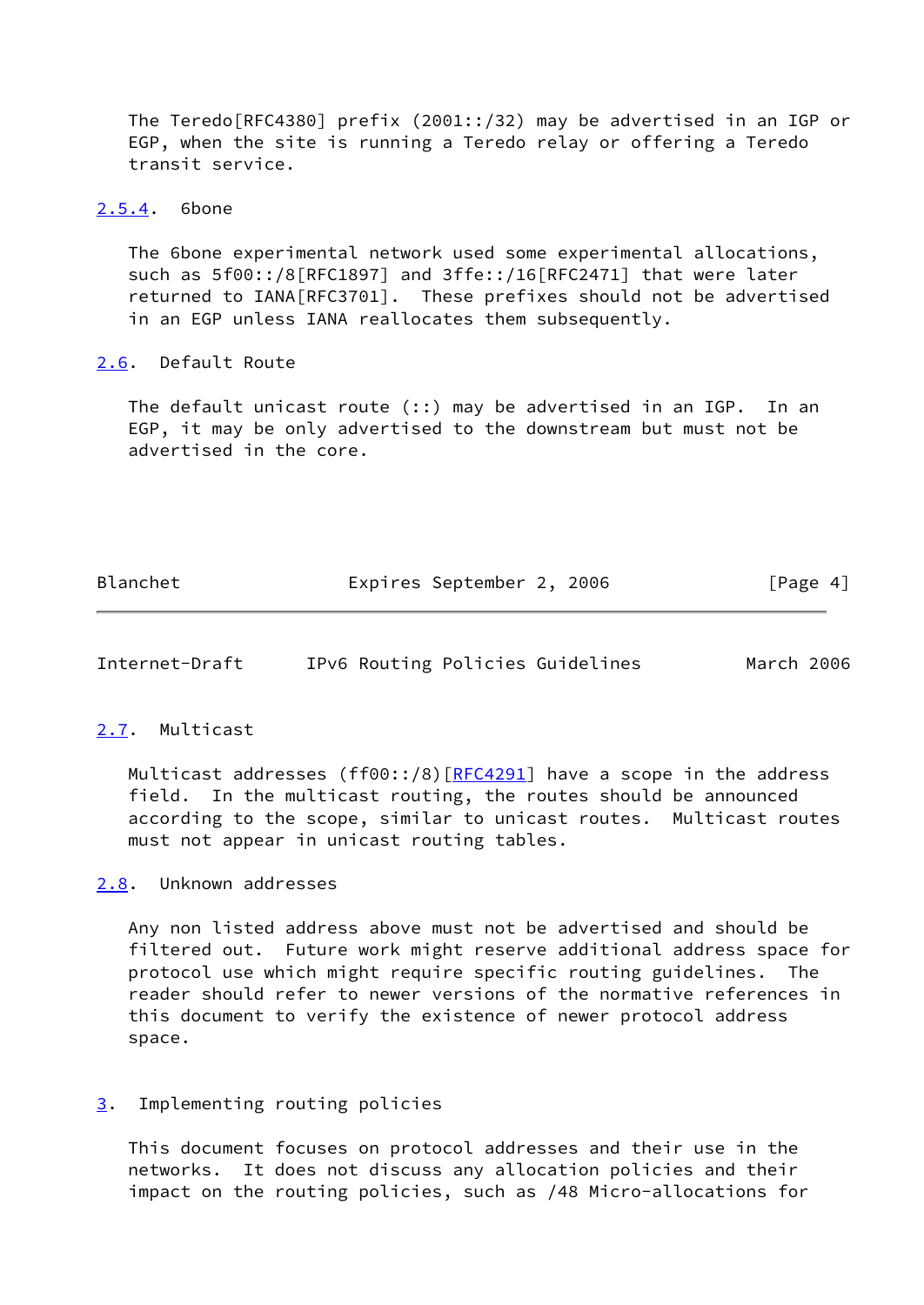infrastructure providers or maximum length of a unicast prefix. As such, to implement a complete routing policy, one should augment these guidelines with the current registry allocation policies and by appropriate ingress filtering techniques[RFC3704].

 The Route Policy Specification Language(RPSL)[\[RFC4012](https://datatracker.ietf.org/doc/pdf/rfc4012)] used in route registries supports the policies described in this document and should be considered to manage route policies.

 The following RPSL code implements the policies described in this document. This code should be considered as an example and should be adapted to its target usage.

TBD: RPSL code to fill

<span id="page-5-0"></span>[4](#page-5-0). Security Considerations

 This document list guidelines to improve the security of networks by filtering of routing prefixes.

<span id="page-5-1"></span>[5](#page-5-1). Acknowledgements

 Florent Parent, Pekka Savola, Tim Chown, Alain Baudot, Stig Venaas, Vincent Jardin, Olaf Bonness, David Green, Gunter Van de Velde,

| Blanchet | Expires September 2, 2006 |  | [Page 5] |  |
|----------|---------------------------|--|----------|--|
|          |                           |  |          |  |

<span id="page-5-3"></span>Internet-Draft IPv6 Routing Policies Guidelines March 2006

 Michael Barnes and Fred Baker have provided input and suggestions to this document.

<span id="page-5-2"></span>[6](#page-5-2). References

<span id="page-5-4"></span>[6.1](#page-5-4). Normative References

- [RFC1897] Hinden, R. and J. Postel, "IPv6 Testing Address Allocation", [RFC 1897](https://datatracker.ietf.org/doc/pdf/rfc1897), January 1996.
- [RFC2471] Hinden, R., Fink, R., and J. Postel, "IPv6 Testing Address Allocation", [RFC 2471](https://datatracker.ietf.org/doc/pdf/rfc2471), December 1998.
- [RFC3849] Huston, G., Lord, A., and P. Smith, "IPv6 Address Prefix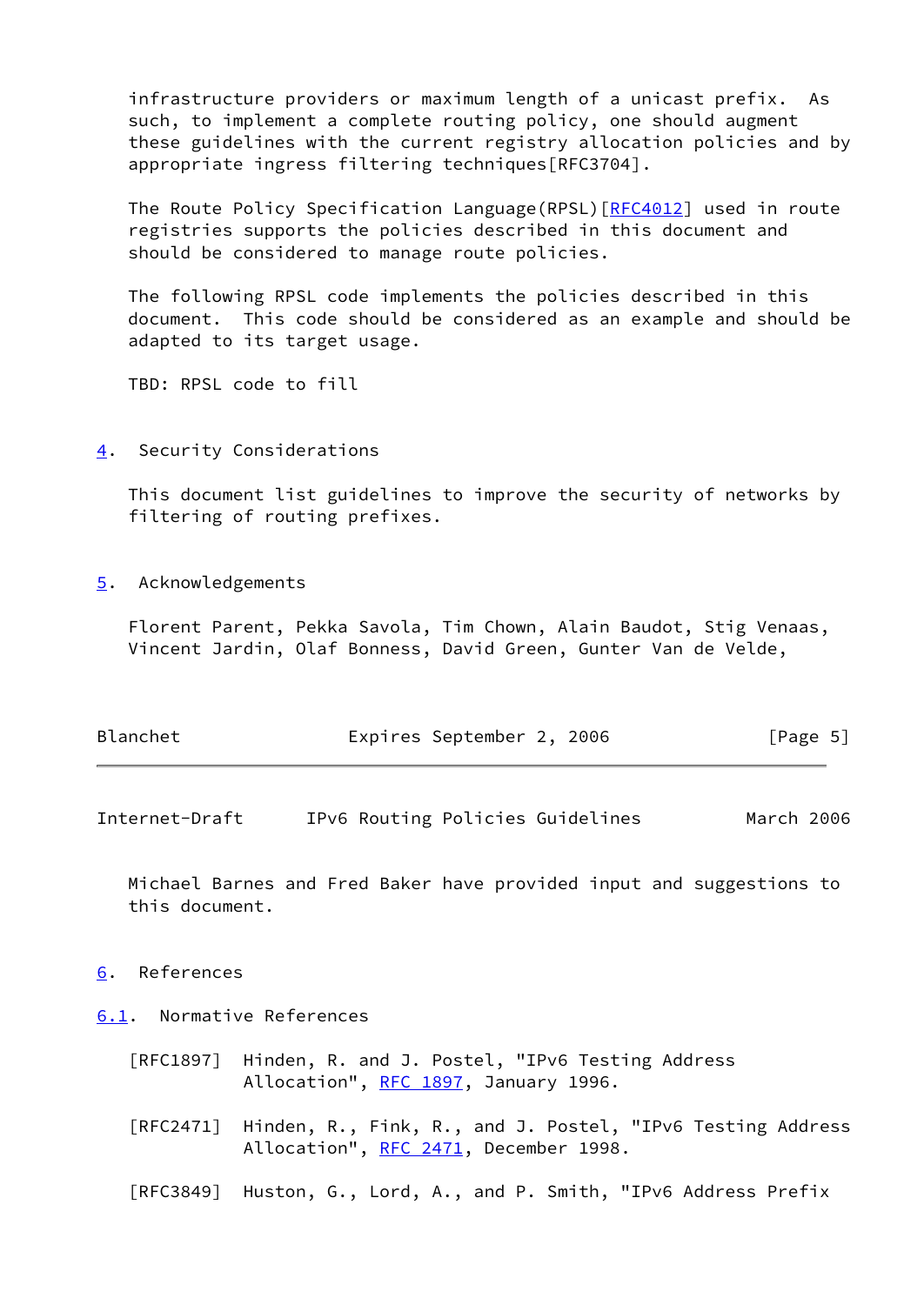Reserved for Documentation", [RFC 3849](https://datatracker.ietf.org/doc/pdf/rfc3849), July 2004.

- [RFC4012] Blunk, L., Damas, J., Parent, F., and A. Robachevsky, "Routing Policy Specification Language next generation (RPSLng)", [RFC 4012](https://datatracker.ietf.org/doc/pdf/rfc4012), March 2005.
- [RFC4193] Hinden, R. and B. Haberman, "Unique Local IPv6 Unicast Addresses", [RFC 4193,](https://datatracker.ietf.org/doc/pdf/rfc4193) October 2005.
- [RFC4291] Hinden, R. and S. Deering, "IP Version 6 Addressing Architecture", [RFC 4291](https://datatracker.ietf.org/doc/pdf/rfc4291), February 2006.
- [RFC4380] Huitema, C., "Teredo: Tunneling IPv6 over UDP through Network Address Translations (NATs)", [RFC 4380](https://datatracker.ietf.org/doc/pdf/rfc4380), February 2006.

<span id="page-6-0"></span>[6.2](#page-6-0). Informative References

- [RFC2772] Rockell, R. and B. Fink, "6Bone Backbone Routing Guidelines", [RFC 2772](https://datatracker.ietf.org/doc/pdf/rfc2772), February 2000.
- [RFC3701] Fink, R. and R. Hinden, "6bone (IPv6 Testing Address Allocation) Phaseout", [RFC 3701](https://datatracker.ietf.org/doc/pdf/rfc3701), March 2004.
- [RFC3704] Baker, F. and P. Savola, "Ingress Filtering for Multihomed Networks", [BCP 84](https://datatracker.ietf.org/doc/pdf/bcp84), [RFC 3704](https://datatracker.ietf.org/doc/pdf/rfc3704), March 2004.
- [RFC3964] Savola, P. and C. Patel, "Security Considerations for 6to4", [RFC 3964](https://datatracker.ietf.org/doc/pdf/rfc3964), December 2004.

<span id="page-6-1"></span>

| Blanchet                  | Expires September 2, 2006        | [Page 6]   |
|---------------------------|----------------------------------|------------|
| Internet-Draft            | IPv6 Routing Policies Guidelines | March 2006 |
| Author's Address          |                                  |            |
| Marc Blanchet<br>Viagenie |                                  |            |
|                           | Email: Marc.Blanchet@viagenie.ca |            |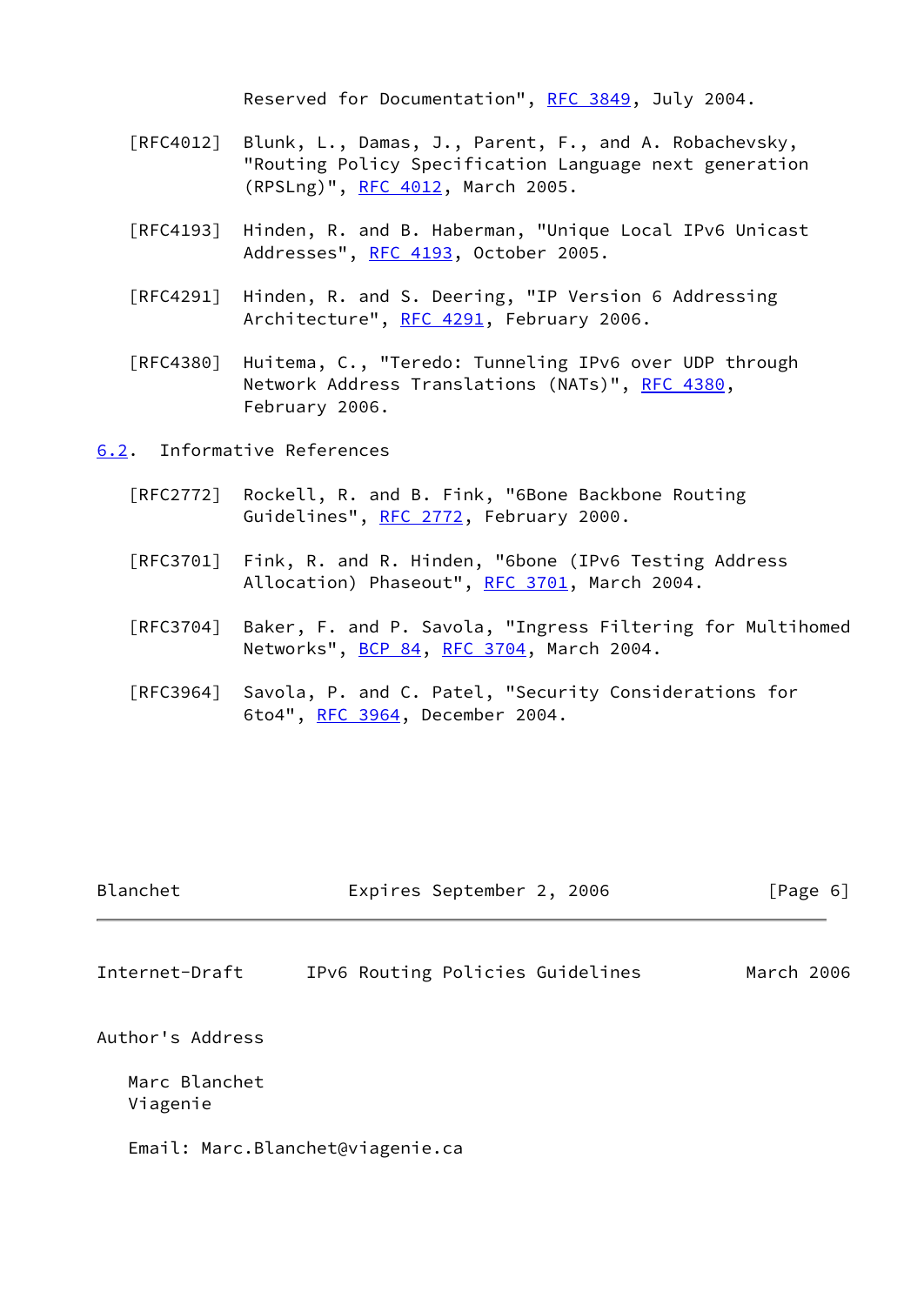Blanchet **Expires September 2, 2006** [Page 7]

<span id="page-7-0"></span>Internet-Draft IPv6 Routing Policies Guidelines March 2006

Intellectual Property Statement